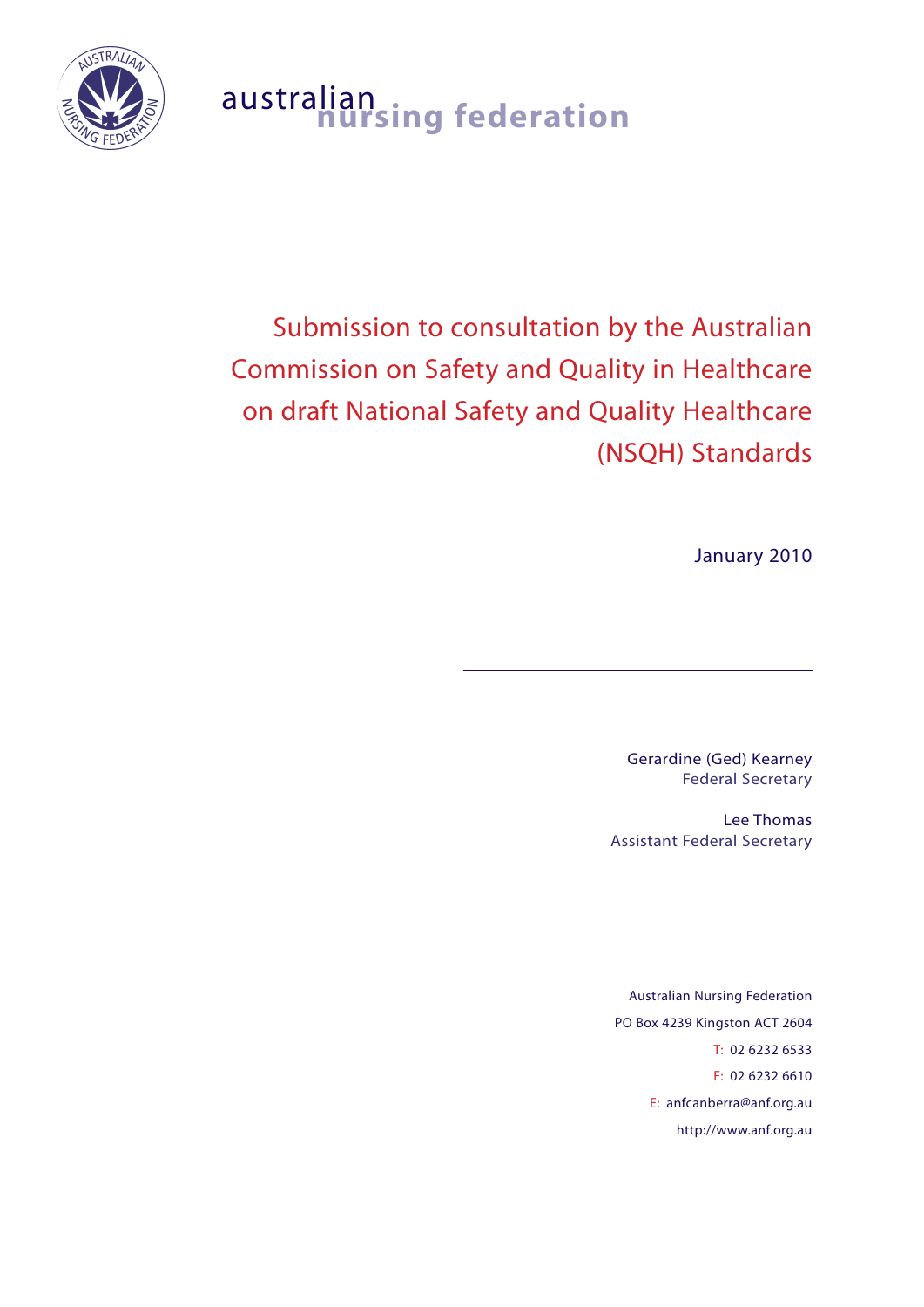#### 1. Introduction

The Australian Nursing Federation (ANF), established in 1924, is the largest industrial and professional organisation in Australia for nurses and midwives. With Branches in each State and Territory of Australia, the ANF has a membership of over 175,000 nurses and midwives.

The core business for the ANF is the professional and industrial representation of our members and the professions of nursing and midwifery. Members are employed in a wide range of enterprises in urban, rural and remote locations in both the public and private health and aged care sectors.

The ANF participates in the development of policy relating to: nursing and midwifery practice, professionalism, regulation, education, training, workforce, socio-economic welfare, health and aged care, community services, veterans' affairs, occupational health and safety, industrial relations, social justice, human rights, immigration, foreign affairs and law reform.

The ANF welcomes the opportunity to respond to the invitation from the Australian Commission on Safety and Quality in Healthcare (ACSQHC) to provide comment on draft National Safety and Quality Healthcare Standards.

# 2. The nursing and midwifery professions and quality care

Nurses and midwives form the largest health profession in Australia, $1$  providing health care to people throughout their lifespan, and across all geographical areas of Australia. They practice in: homes, schools, communities, general practice, local councils, industry, offshore territories, aged care, retrieval services, rural and remote communities, Aboriginal and Torres Strait Islander health services, hospitals, the armed forces, universities, mental health facilities, statutory authorities, general businesses, and professional organisations.

As the largest cohort of health professionals<sup>2</sup> within the health and aged care workforce, nurses and midwives play a central role in the development of policies and procedures which are aimed at the delivery of safe, quality care.

The practice of nurses and midwives is governed by several factors including:

 • Education: the education of registered nurses and midwives in universities aims to achieve optimal levels of quality care provision and patient safety, ensuring that registered nurses and midwives as the clinical leaders have a strong, detailed base of knowledge and set of skills before assuming direct responsibility for patient care.3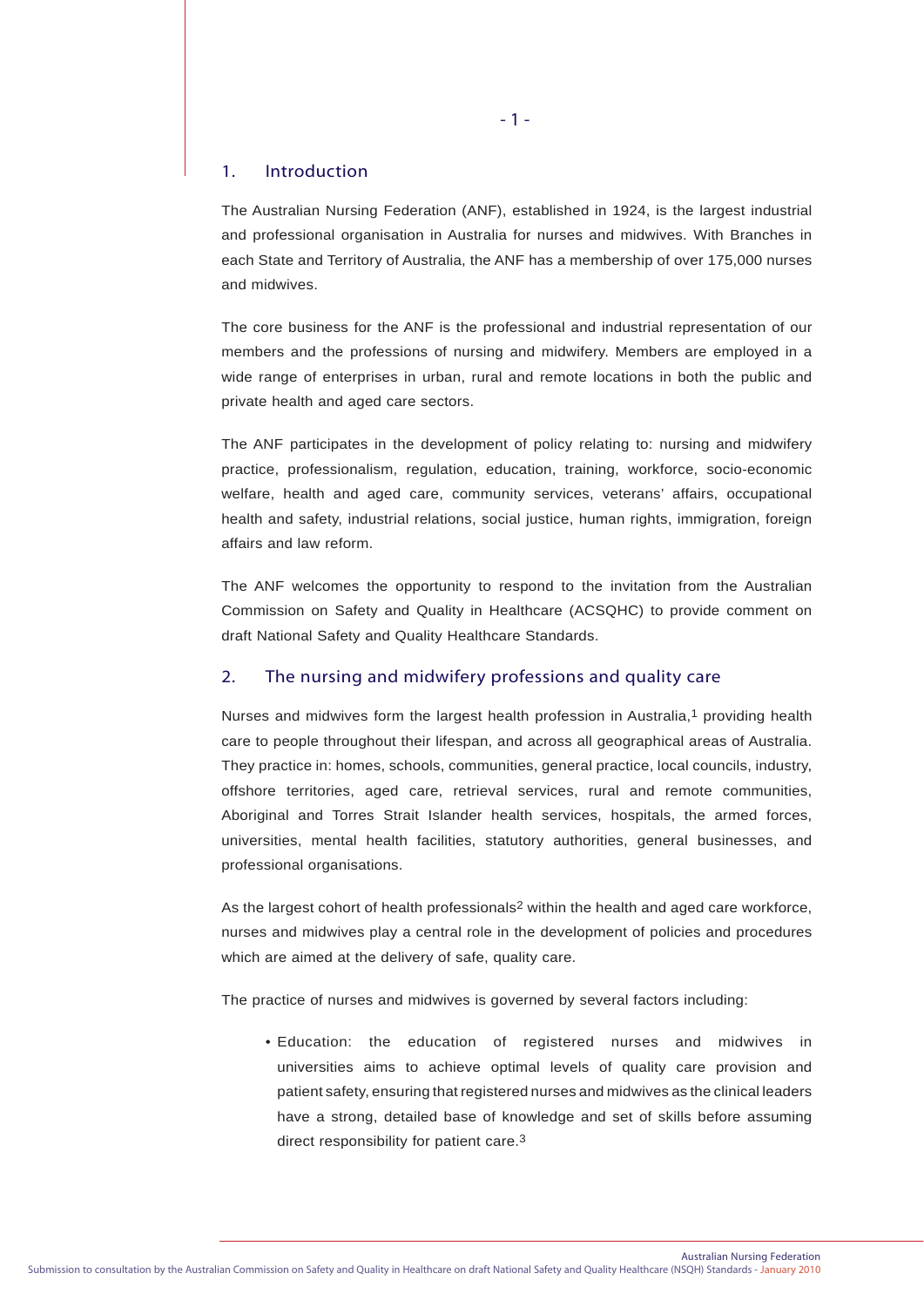- Statutory regulation: currently there is legislation in each State and Territory which prescribes nursing and midwifery practice. As from 1 July 2010 there will be national registration covering all nurses and midwives in Australia. The purpose of the regulation is to protect the public.
- Professional practice framework: aspects of this are Codes of Ethics and Codes of Professional Conduct; Competency Standards – minimum and advanced practice; Decision making framework for scope of practice; and Professional Boundaries.
- Policies and procedures: health and aged care facilities in which nurses and midwives are employed have defined policies and procedures to provide guidance for clinical practice. Nurses and midwives are most often the prime movers in the development and maintenance of quality improvement processes in health and aged care facilities.

# 3. General comment

The ANF supports the intention of the introduction of the NSQH Standards which is to provide a standardised measure of the safety and quality of care that is applicable across all health service organisations. The ANF agrees that the Standards will provide a guide to health service organisations of the level of care expected to be provided to improve overall patient care in health settings in Australia.

For many organisations the system of accreditation that they invest in provides a framework for ensuring that they have the critical governance systems in place to provide the structures and processes required to deliver safe, quality outcomes for people. Many organisations use the accreditation framework as their safety and quality blueprint.

The ANF considers it essential that there be transparency and accountability to the public in all the activities around safety and quality improvement initiatives in health service organisations. In this regard it is vital that consumers, the organisation's constituent community, key health clinicians and other workers be involved in all aspects of a health care organisation's planning, policy development, monitoring, review and evaluation of its service activities. Accreditation should be seen as one mechanism in a suite of tools used to test the robustness of those systems in an organisation. Policies such as 'open disclosure' and comprehensive public reporting are also crucial to assuring the public that a responsive risk management approach and continuous improvement strategies are embedded in the organisation's business of delivering safe and quality care services.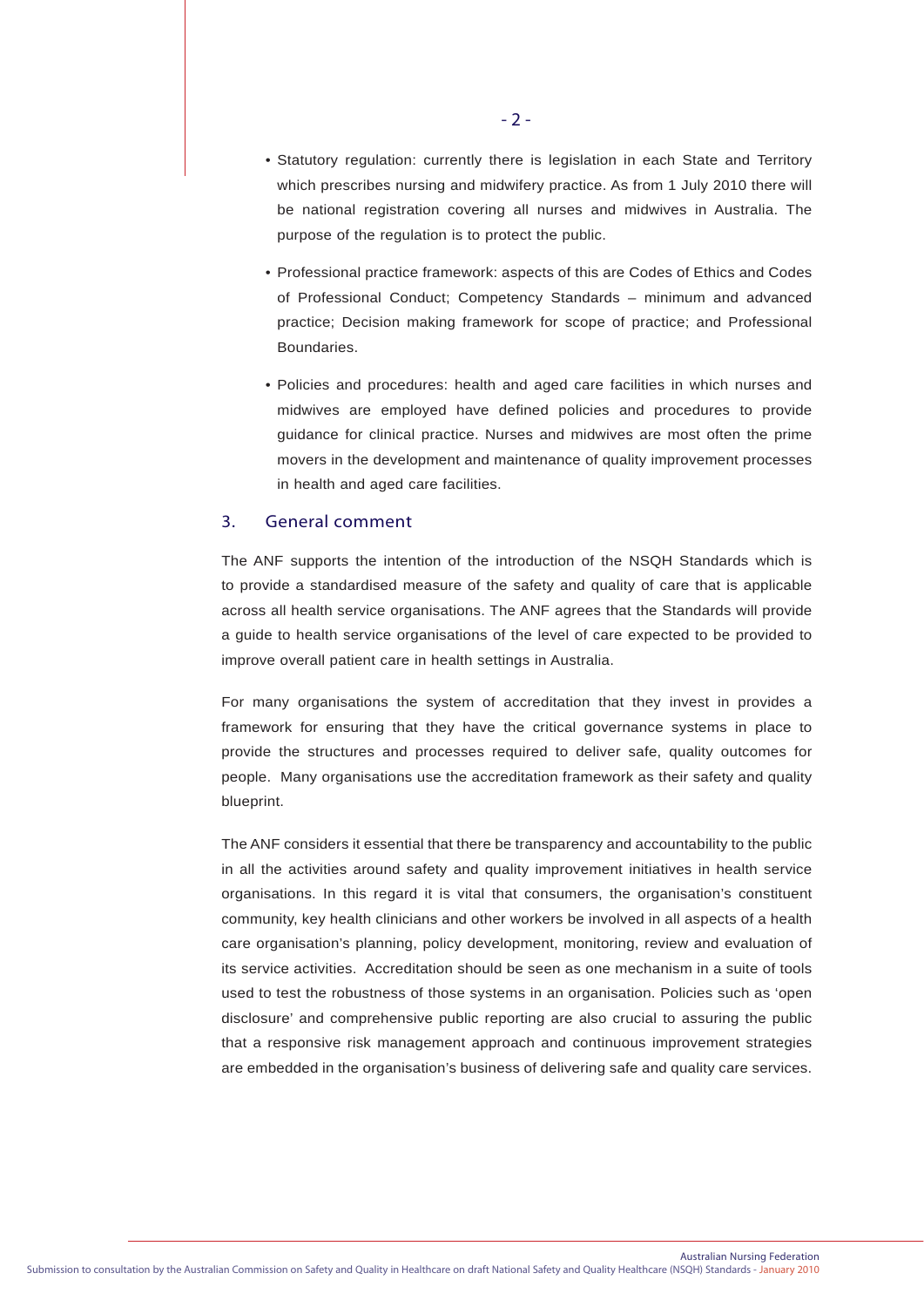#### 3.1 Scope and application of the Standards

The ANF questions the suggested difference in treatment for high and lower risk health service facilities in relation to the application of the Standards. The ANF supports the mandatory application of the NSQH standards for accreditation and considers that this should be across all health services, regardless of perceived risk. It is the view of the ANF that non-invasive procedures can also pose very real risk to individuals utilising a health service organisation. There should therefore be no difference in treatment for high risk and lower risk health service facilities.

#### 3.2 Role of the national co-ordinating body for accreditation

On page 13 of the consultation document the roles of the National coordinating body for accreditation and the accrediting agency are described. The ANF seeks clarification as to which body will be responsible for undertaking an educative role in assisting organisations required to implement the standards, in their understanding of the standards to be complied with, and then education where compliance has not been met. That is, the ANF deems the national standards to be a means to assist organisations to reach a nationally agreed standard of safety and quality, if this is not already apparent, for the well-being of their clientele, and not as a punitive tool.

#### 4. Specific comments

The submission to follow responds to the questions as set out in the ACSQHC consultation paper *Draft National Safety and Quality Healthcare Standards*.

#### 4.1 Is the language and format of the NSQH Standards appropriate?

**Language:** while the language is mostly appropriate, the following items are highlighted for amendment:

- there is the odd lapse into using a word which may not have universal application or understanding such as SQ: A 1 dot point 5 'escalation'. Prefer use of the commonly used word 'promotion'.
- there is an inconsistent use, or interchangeable use of training and education in the document.
- Standard 3, Medication Safety (MS): MS:C 1 Under *"will be achieved by* (page 41): language used should reflect common usage, for example, "concordance" is not a common term and its inclusion does not add to the sense of the statement *"This includes the benefits, associated risks and responsibilities for concordance with the agreed treatment plan."* While "concordance" by definition in the Australian Concise Oxford Dictionary is "agreement", the sentence would read better if simply put as *"This includes the benefits, associated risks and responsibilities under (or within) the agreed treatment plan"*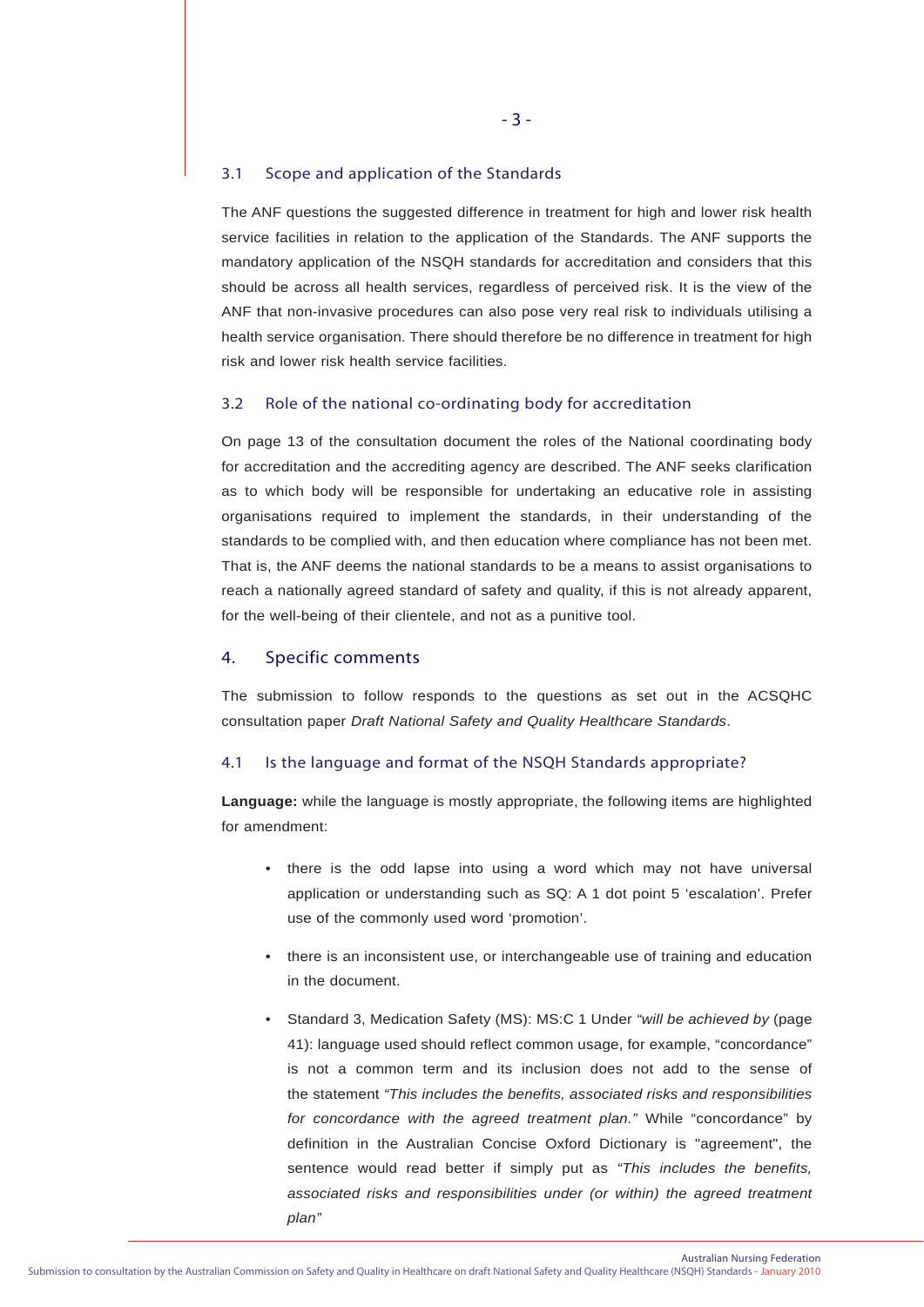- Standard 4, Patient Identification and Procedure Matching *(PI):*
	- o Under Rationale (page 46) refer to "tests" and "testing". More appropriate to be "investigations"; and "interactions "rather than "interventions". One could also include "breech of privacy" as a negative result, for example, as a result of inappropriate filing.
	- o Under *"Solutions to prevent patient mismatching" (page 47) "Human factors science demonstrates that the development of safety routines for common tasks (such as patient identification) provides a powerful barrier to the eventual expressions of error."* The meaning of "human factors science' and "expressions of error" may not be clear to the average reader. Also, more appropriate for "safety routines" to be "safety procedures".
	- o Under *"Use of patient identifiers to prevent mismatching"*: a definition for "statistical matching" would be useful (page 48).
	- o Under *"Resources" (page 48)*: suggest peri operative procedures be added to the list of protocols as these have also been developed.
	- o Under *Roles (page 49), Clinical staff: "To correctly identify the patient, and their care, at each healthcare transaction".* More appropriate to use "interaction" than "transaction".
	- o Under PI:B *Transfer of Care Rationale* (page 53): Remove "primary care" and replace with "healthcare"
	- o Under PI:C, *Matching Patients and their care (page 54)*: Rationale, 2. *"Interventional procedures represent a high risk of harm to patients if the procedure is undertaken on the wrong patient or the wrong side"*. Should this be "wrong site"?

**Format:** It may clearer for the reader if the section which outlines the components of each Standard (page 8) included the fact that there will be an 'Explanatory note' and 'Roles'. Then under each Standard perhaps the explanatory note would be better positioned after the Rationale, and the Roles would be better positioned after the elements of the Standard have been outlined in full (that is at the end of the Standard, preceding the related documents section).

#### 4.2 Are there gaps in the NSQH Standards that should be addressed?

There does not appear to be any reference in the standards for healthcare services to be involved in research. For example, in Standard 2: Healthcare Associated Infection (HAI) there should be inclusion of the need to undertake research in order to identify, assess the risk of, and manage, new infections.

Australian Nursing Federation Submission to consultation by the Australian Commission on Safety and Quality in Healthcare on draft National Safety and Quality Healthcare (NSQH) Standards - January 2010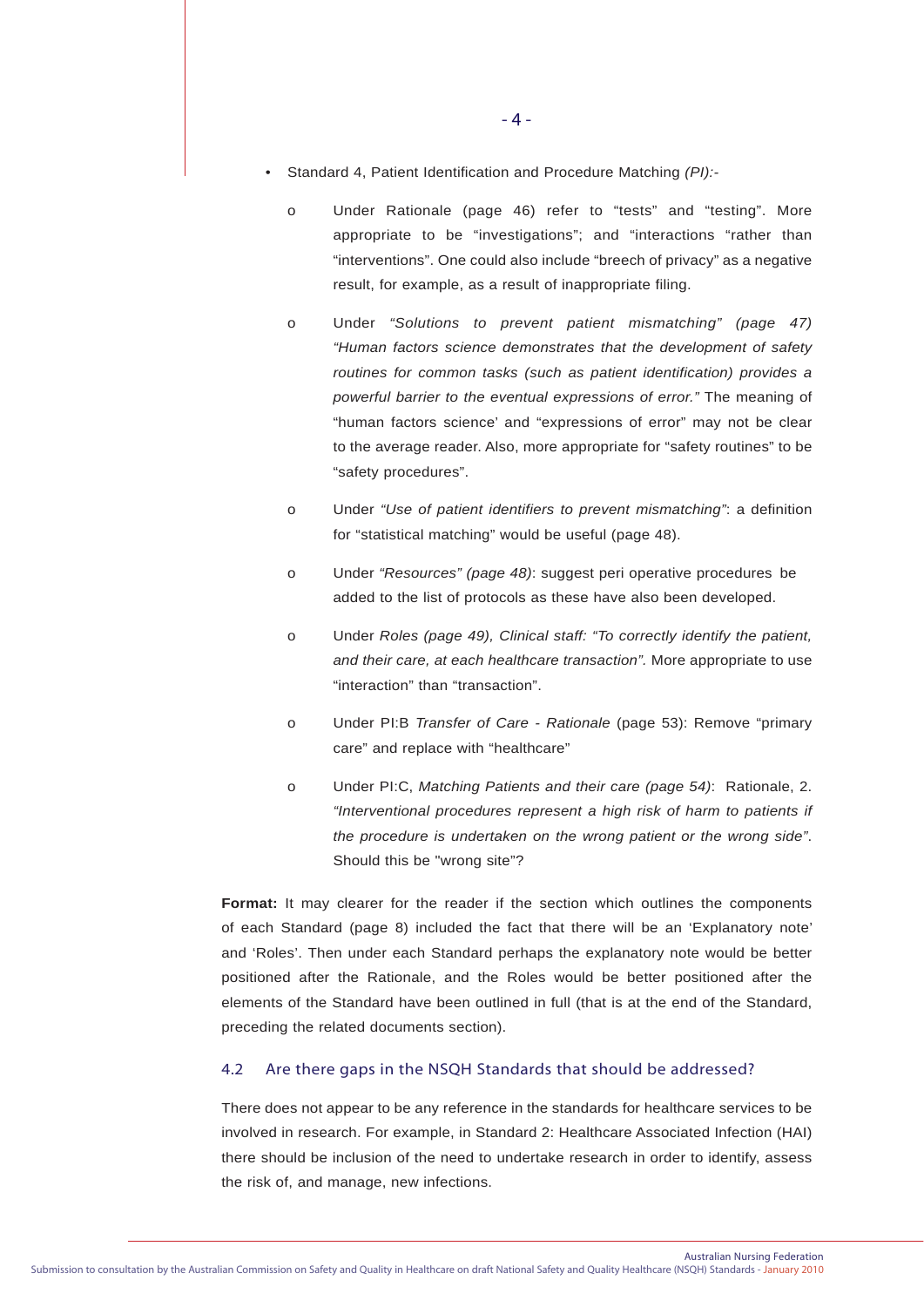# 4.3 Are there unnecessary items or duplications that should be removed from the standards?

The ANF does not consider that there are any unnecessary items or duplications that should be removed from the Standards.

# 4.4 Is the level of detail provided adequate to implement the standards? If not, what additional information is needed?

The ANF considers that the level of detail provided is adequate to implement the Standards, with the addition of comments as outlined below for each Standard.

# *Standard 1: Governance for Safety and Quality in Health Service Organisations (SQ)*

There is scant reference in the NSQH Standards to the various legal requirements by which health services and clinicians are bound. While these are obviously too numerous to name, in SQ:A 1, for example, the reference to relevant legislation mentioned under "will be achieved by" should be reinforced in the Rationale and then in the Process measure, with wording such as, "evidence that the organisation is abiding by current legislation".

**SQ:A** Under "will be achieved by", 4. Add: "…and ensuring that the risks are effectively managed"(page 15).

**SQ:C** (page 17) Add: words in beginning statement "…and provide staff access to (including financial investment where required) learning and development programs."

**SQ:C 1. Rationale**. Add: Minimises risk of patterns of performance which may lead to adverse events or other risks to patients or staff.

#### **SQ:E** (page 19)

Add a 5th item under "will be achieved by": relating to "consumer participation". That is, taking a step beyond the clinical involvement of people as patients and engaging with people from the community who can take an active role in the governance and operations decision-making of the organisation.

**Rationale**: Consumers of health have legitimate interest in taking an active role in the governance and operations of health and aged care facilities to improve the safety and quality of health and aged care services.

The ANF supports all other items under Standard 1.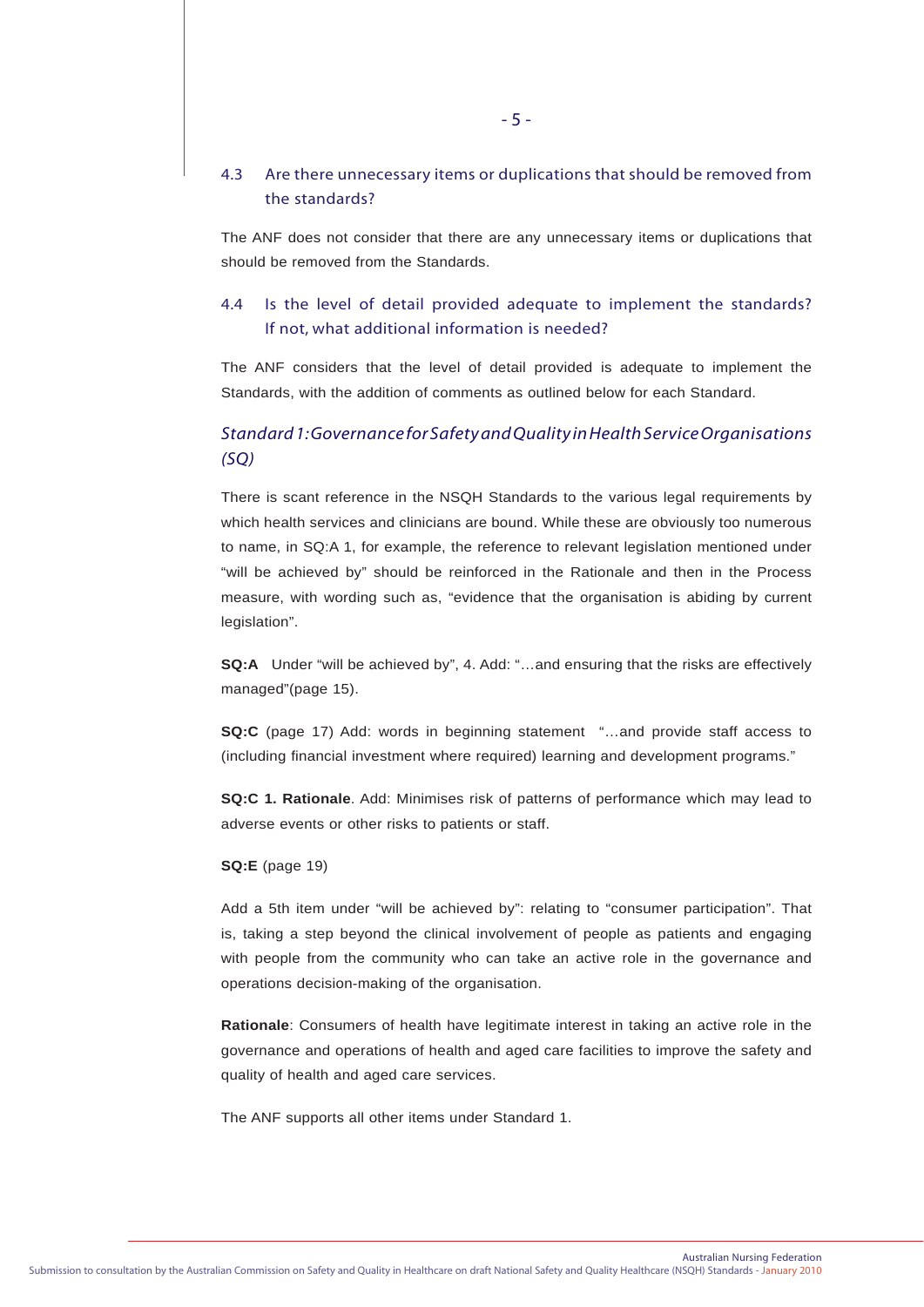## *Standard 2 Healthcare Associated Infection (HAI)*

**HAI:B 3** (page 28) It should be noted that along with a risk-based staff immunisation program (which can not make it mandatory for staff to be immunised) there should also be included education for staff on such a program, so that informed decisions on immunisation can be made.

**HAI:D** (page 30) There should perhaps be consistency in language – either use 'antiobiotic management system' OR 'antimicrobial management system'. The latter is probably preferable as it reflects the Standard heading.

**HAI:E.3** (page 31) insert word 'reusable' before 'medical'

The ANF supports all other items under Standard 2.

#### *Standard 3 Medication Safety (MS)*

Under 'Roles' and 'clinical staff' third point should include 'legislation relating to medication management'

**MS:A.5 Rationale:** insert 'medication' before 'safety'

**MS:D.5 Rationale:** 'component' should read 'competent'

The ANF supports all other items under Standard 3.

## *Standard 4 Patient Identification and Procedure Matching (PI)*

The PI Standard: Elements of the PI Standard (page 46): Reorder elements B and C so that "Matching patients and their care" comes before "Transfer of care", to give a more logical flow in the identification process.

Explanatory note: The scale of the problem (page 47): Would prefer to see the emphasis on the scale of the problem using Australian data/research rather than overseas information to increase relevance for the user of the NSQH Standards.

**PI:B.2** change to read "Ensuring that all patient transfer and discharge handover documentation contains….etc"; and **PI:B.2a** to read "Proportion of transfer and discharge handover documentation that includes…etc". It would not be feasible to have (and unwieldy to implement and assess) documentation to cover less formal handovers such as those which occur every time a nurse leaves the clinical area during a shift for a meal break or other short term absence.

The ANF supports all other items under Standard 4.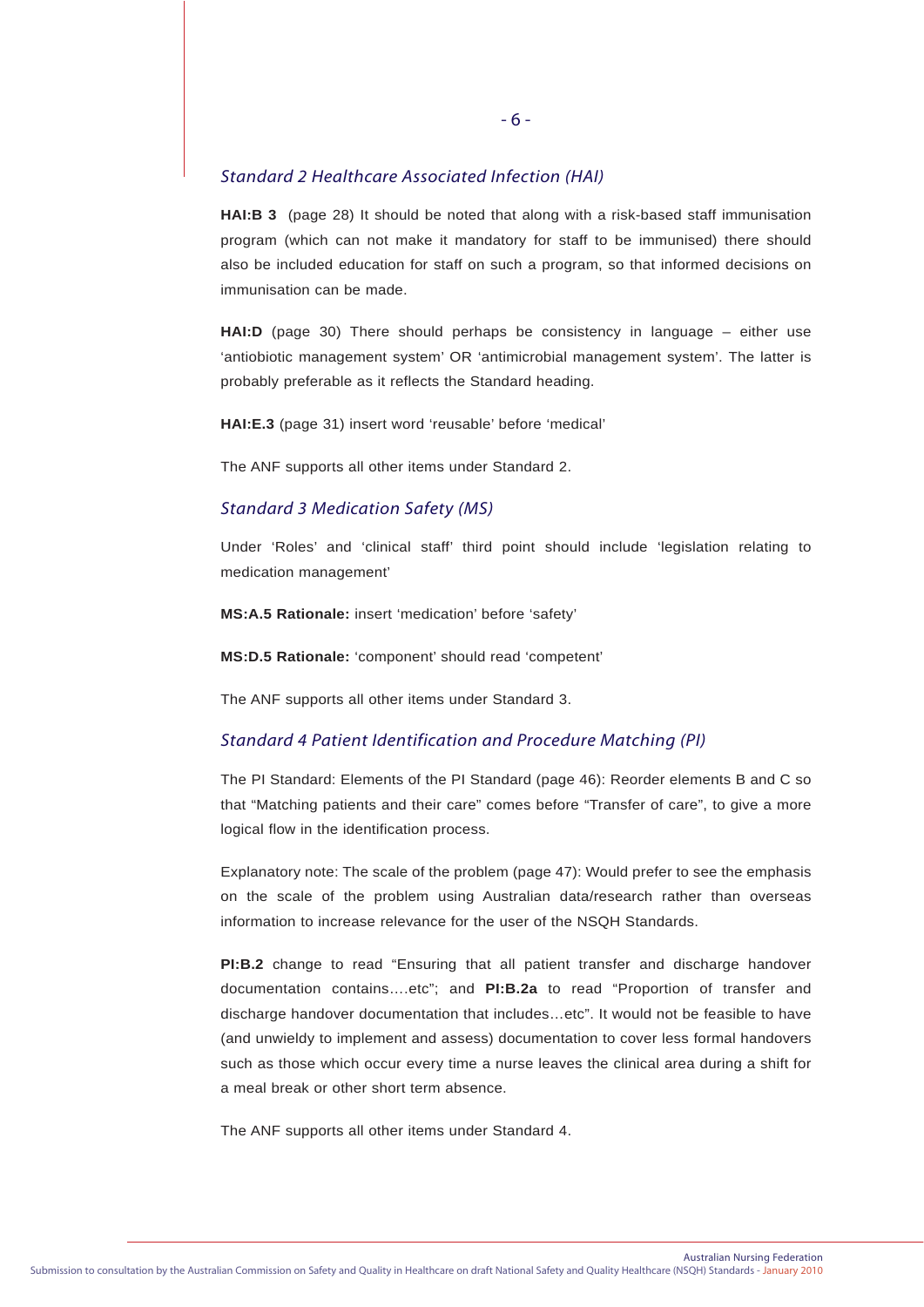# *Standard 5 Clinical Handover (CH)*

**Rationale** (page 57): The statement "The quality of clinical handover impact directly on patient care and outcomes" should be altered to read reflect "may impact" as there are other factors which may effect patient care and outcomes.

The ANF does not support taped reporting for clinical handovers (page 58) and welcomes the fact that this modality is not recommended in the NSQH Standards document.

In general terms the concept of a standardised clinical handover process is welcome but the ANF is aware of recent trials which have demonstrated that these need to be standardised to the ward or unit and shift and not to the organisation as there is not one standard fits all.

On page 59 under "Solutions to minimise the risks at clinical handover", it states "Clinical handover is a group practice and a group responsibility." It is unclear as to what this means as clinical handover is not always undertaken as a group practice. It may be individual to individual health care clinician, although one would expect that all clinicians at some point in time are involved in this activity, and therefore all clinicians who may be involved in the handover practice do have a responsibility.

Under **Roles** (page 60) the role of non clinical staff in ensuring effective delivery of healthcare services is defined, in relation to the clinical handover standard, as being:- *"to actively participate in agreed clinical handover processes whenever participating in patient care"*. The ANF questions which staff could be defined as "non clinical" and yet be participating in "patient care".

**CH:C. Patient and carers involvement in clinical handover** *(page 62)*: Under **Rationale** it states that *"bedside clinical handover has been shown (typo in document) to enhance patient satisfaction"*. While this can be the case it should not be assumed to fit all clinical situations and settings. Bedside handover may not be appropriate for a number of reasons including: the number of clinicians involved in the handover and available space; privacy issues in shared rooms; patients from non-English speaking backgrounds, with no or poor language skills; and the content of the handover and the ability of the patient to understand, for example, those who are cognitively/intellectually impaired.

The ANF supports all other items under Standard 5.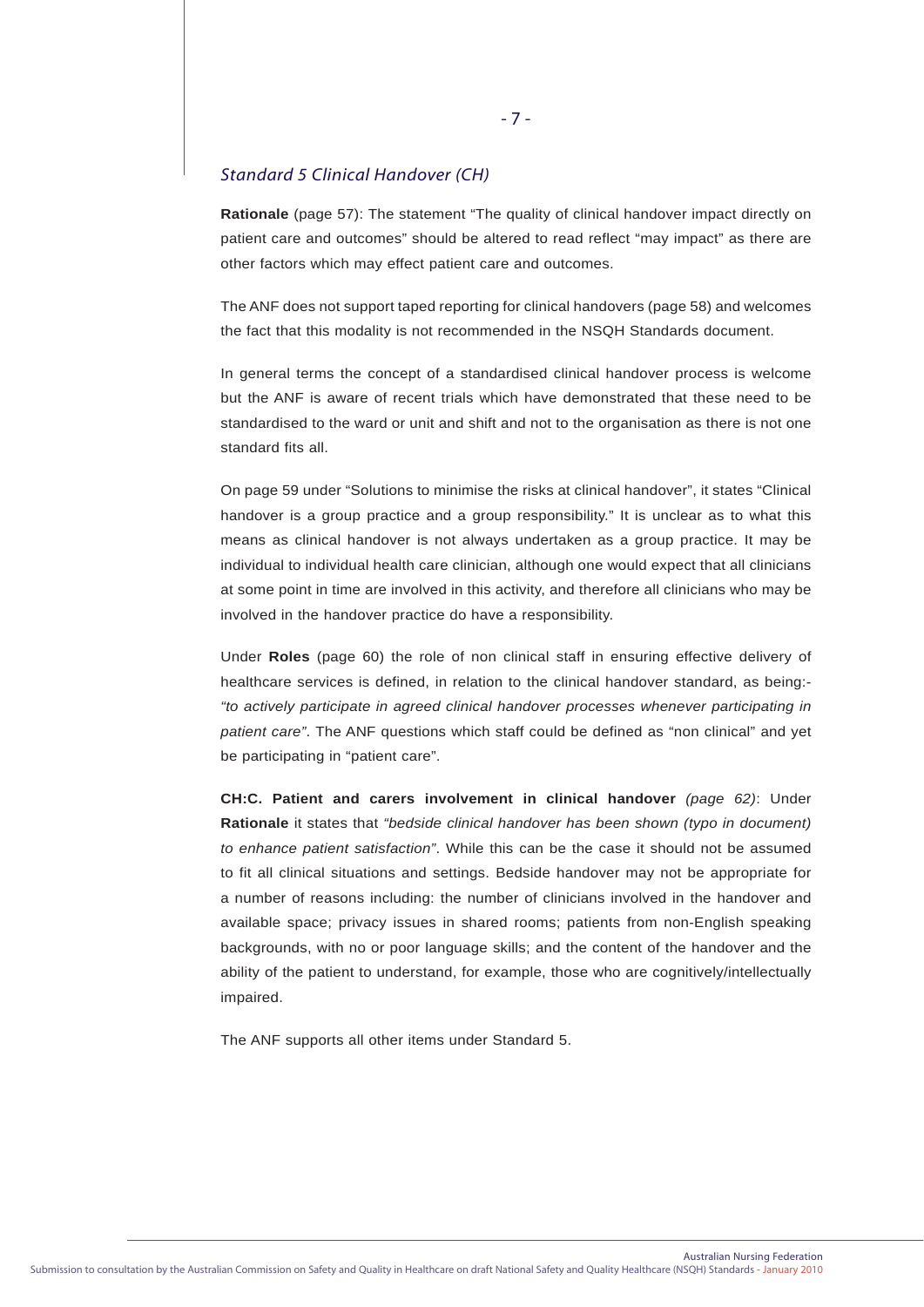# 4.5 Are there settings in which some of the elements of individual standards do not apply?

**PI: A 1.** This may not account for those settings where a patient is intellectually/mentally impaired or unable to communicate and with no identification available, for example, Emergency departments, dementia units. Also, in the community working with the homeless; or in a school based health clinic.

Otherwise the ANF considers that the elements of individual Standards are broad enough to be applicable across all health care settings.

4.6 Are the process measures in individual standards appropriate for the assessment of safety and quality of each of the elements?

# *Standard 1 Governance for Safety and Quality in Health Service Organisations (SQ)*

**SQ:A Process measure:4a**, Add: *"Evidence of a risk assessment system"* should refer to a risk management system as a process measure.

Please note: Australian/New Zealand Standard for risk management (AS/NZS 4360:2004) for identifying, analysing and assessing risks has now been superseded by AS/NZS ISO 31000:2009 *Risk management- Principles and guidelines*

**SQ:A Process measure:5a**. (page 15) include that there be evidence of staff being engaged in the process throughout the quality improvement system. A top down approach will not lead to commitment to implementation and on-going maintenance of required changes to achieve improvement. That is, evidence of shared governance.

**SQ:B Process measure:1a**. (page 16) Add: words to the effect: Evidence that staff have the time to research evidence-based clinical information and/or have ready access to such resources.

**SQ:B Process measure:2a**. (page 16) Add: Evidence of staff numbers and skills mix to provide clinical leadership to support early intervention practices.

**SQ:C Process measure:1a**. (page 17) Add: Evidence of staff numbers and skills mix so that staff can work within scope of practice.

**SQ:C Process measure:2a**. (page 17) Add: Evidence that staff can access clinical educators/education programs.

**SQ:C Process measure: 3a**. (page 17) Add: Evidence of support for staff development both in terms of providing access to, and financial assistance of some degree.

**SQ:E Process measure**: (page 19) Evidence of active participation by consumers in decision-making structures of the organisation.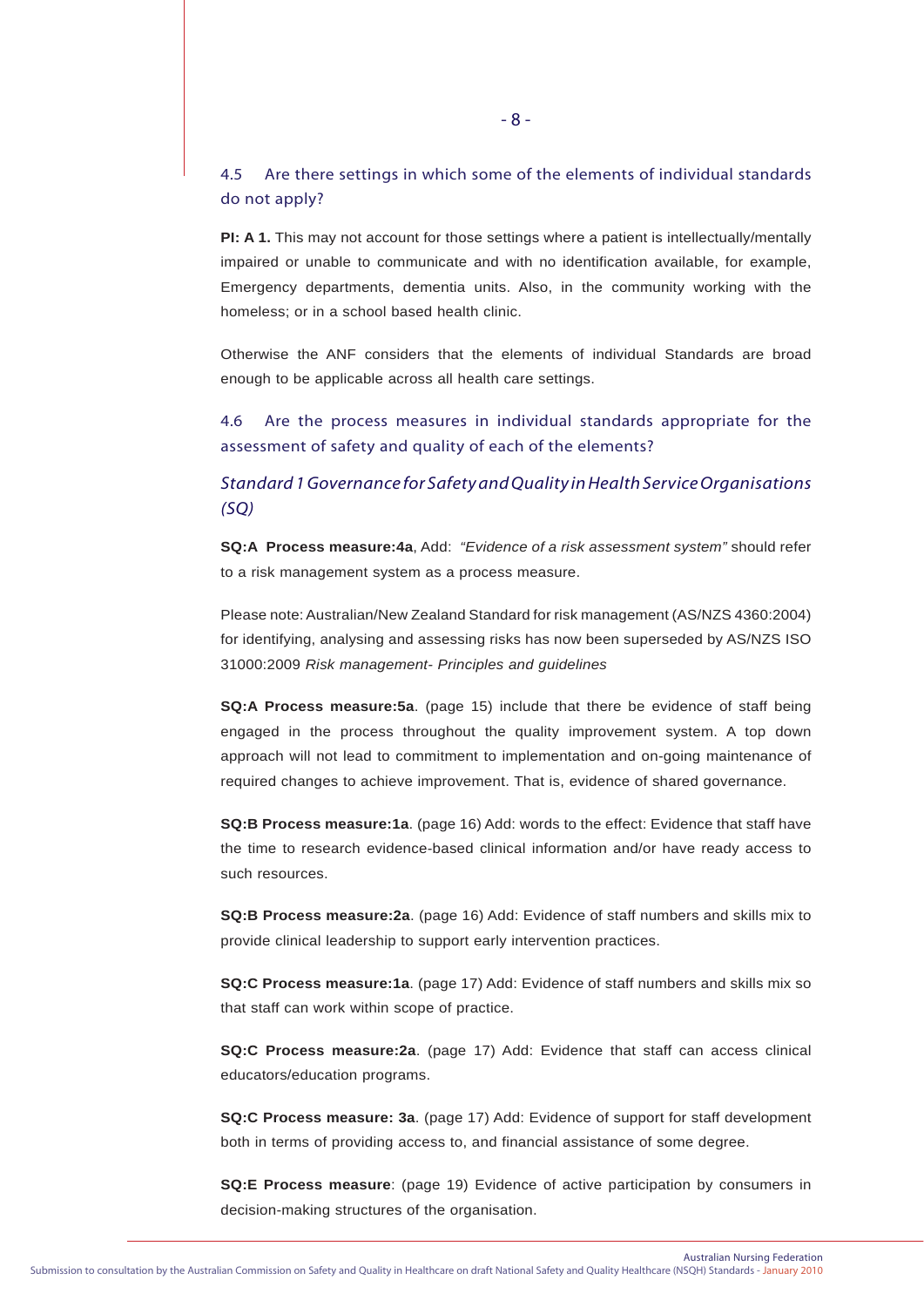### *Standard 2 Healthcare Associated Infection (HAI)*

**HAI:A. Process measure:5a** (page 26) Add: Evidence of staff training and regular dissemination of information on healthcare associated infection management.

**HAI:B. Process measure:1a** (page 27) Add: to 8th dot point 'disposal of infectious waste material.

**HAI:E. Process measure:1a** (page 31) Add: a dot point 'sterilization processes', and another one referring to Hospital in the Home programs where these are conducted by the healthcare facility so that the specific processes for this service are accommodated in the overall infection control management plan.

### *Standard 3 Medication Safety (MS)*

**MS:A. Process measure: Add:1c** (page 38) Evidence of complying with relevant legislation relating to drugs and poisons Acts.

**MS:A. Process measure:3b**. (page 38) Add: "..and on-going education to maintain relevance of information."

**MS:B. Process measure: 2**. (page 40) Add: 'that the adverse drug reaction is clearly identified with the appropriate coloured wrist band'.

Standard B does not identify that clinical staff taking a medication history must be educated to a level which ensures they understand the implication of the history they are documenting.

**MS:B.2** There can be no argument that there is a need to document adverse drug reactions but the process measure should include the use of a standard documentation form within the health service which would help prevent confusion and mistakes from occurring.

**MS:C. Provision of medicines information to patients** (page 41): **Process measure:** makes reference to patients being informed about their medicines etc but does not emphasise the need to ensure patients understand what has been communicated, nor is there mention of the need for this information to be transmitted in appropriate languages for non-English speaking people.

## *Standard 4 Patient Identification and Procedure Matching (PI)*

The ANF supports process measure items under Standard 4.

#### *Standard 5 Clinical Handover (CH)*

The ANF supports process measure items under Standard 5.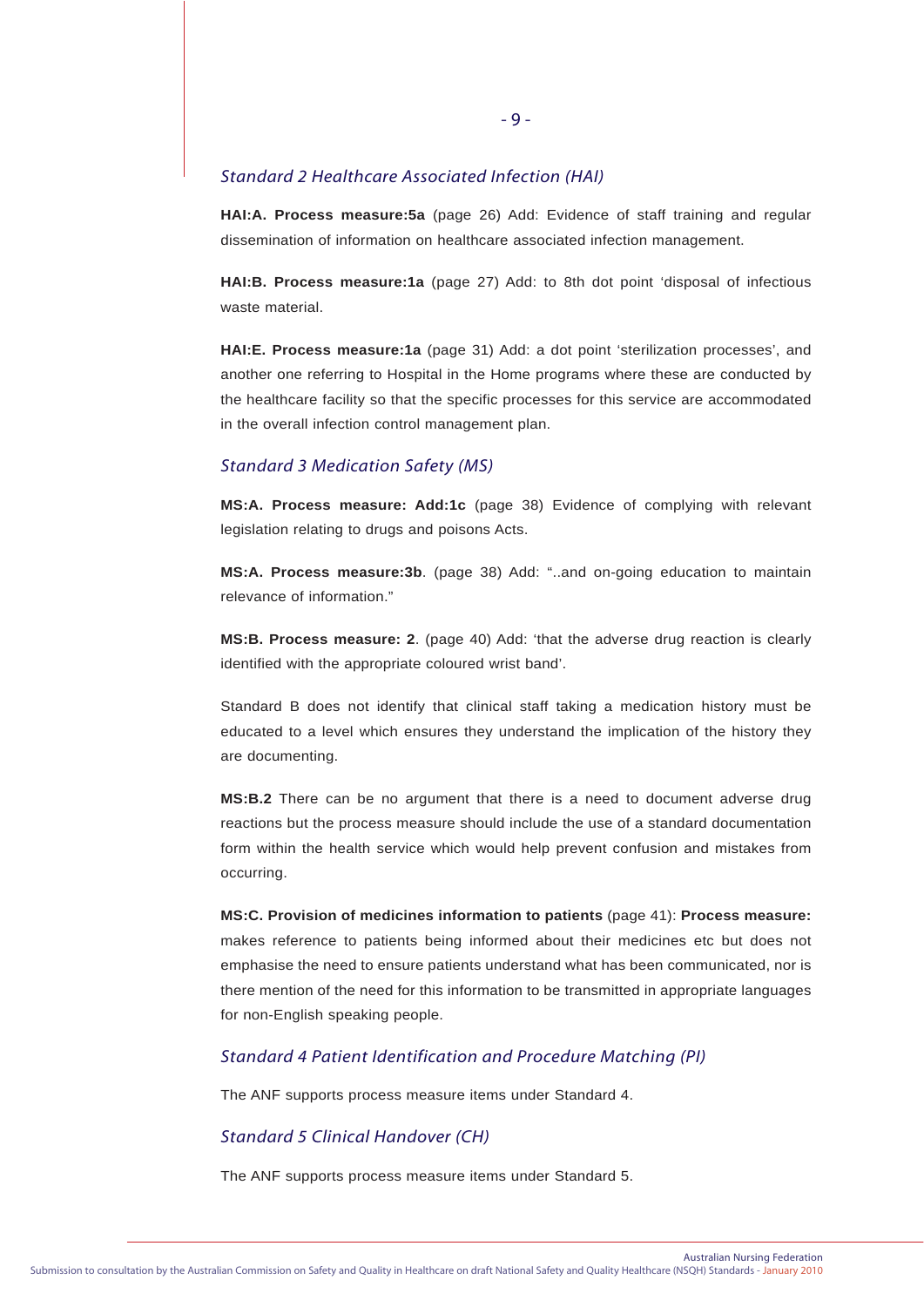Not applicable.

4.8 Should the final set of NSQH Standards be the only safety and quality requirements for accreditation or should jurisdictions and /or accrediting agencies have the capacity under the new model to add further safety and quality requirements to accreditation?

The ANF, in its submission to the review undertaken by the ACSQHC in 2007 of national safety and quality accreditation standards, noted the difficulties in credibility of accreditation of health systems in Australia, given the fact that sets of standards and the accreditation systems have not been consistent and have not covered the same aspects of service delivery that contribute to providing a safe, quality service provision system.

The development now of national standards by the ACSQHC means that all accreditation bodies will have the same overarching set of standards under which to operate. Within this framework there would be room for customising components of the standards to cover differing aspects of service delivery in individual healthcare organisations without diminishing the consistency of the standards foundation. This then gives flexibility to accommodate all aspects of differing organisations. Likewise there should be flexibility to allow for specific components of standards to accommodate for clinical specialty areas such as palliative care or mental health services (for example, evidence of risk management strategies around consumers at risk to themselves and those who potentially pose a risk to others).

Essentially the national standards should be appropriate to all organisations and then any specific components required, for example, for laboratories within health services or whole health services such as community health services or the primary care services provided by general practitioners, can be added and incorporated within this framework.

In the interests of credibility of a national approach, any additional standards developed under the overarching standards, should be developed in consultation with the National Coordinating Body for Accreditation.

## 5. Other considerations

The following items under this section are included as these are issues which the ANF considers should be included in the work of the national co-ordinating body.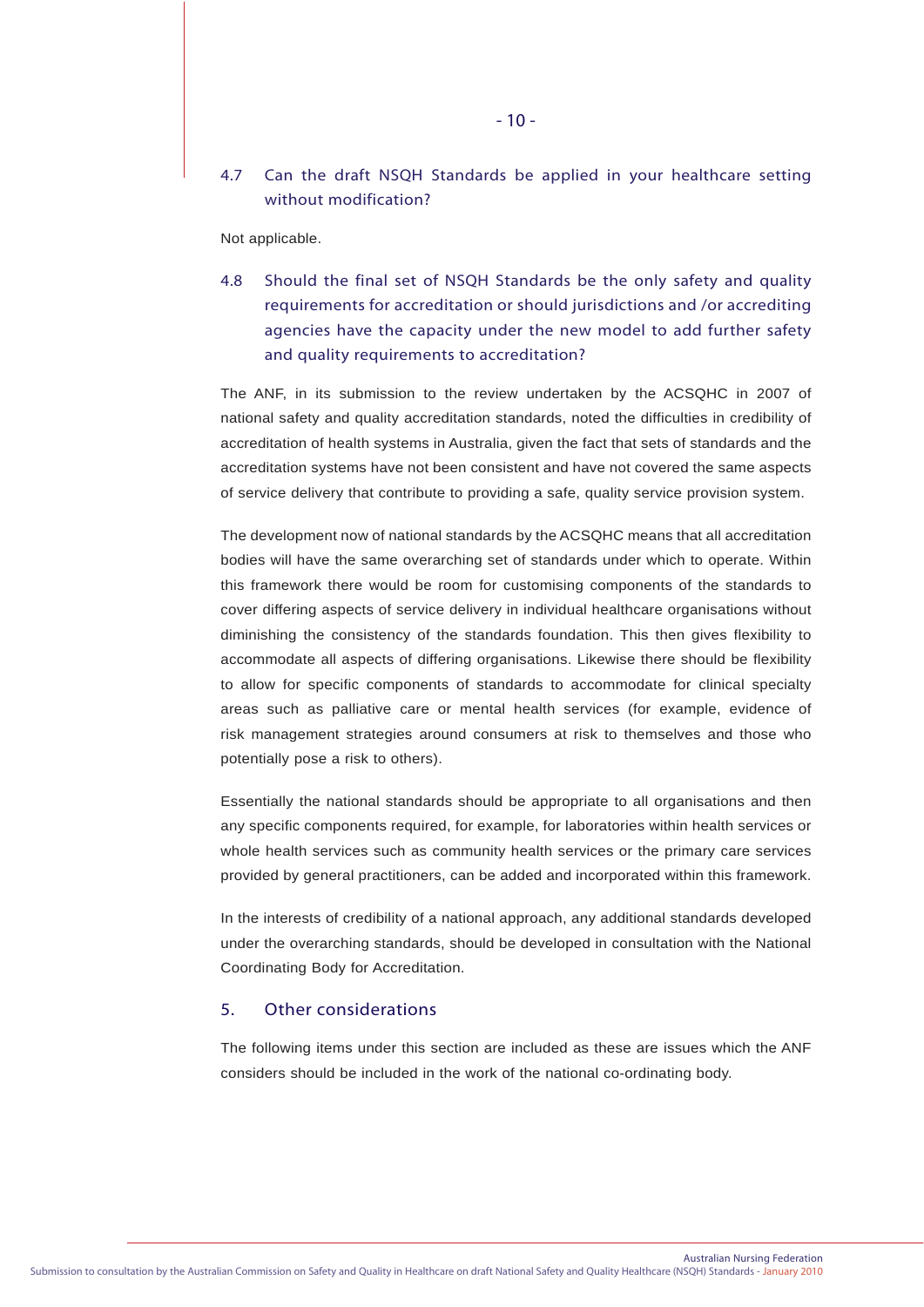#### 5.1 Surveyor reliability

The ANF considers that it is worth reiterating a comment made in its previous submission to the ACSQHC in 2007 on national safety and quality accreditation standards, regarding surveyor reliability. Intra and inter-rater reliability has been a constant challenge for accreditation organisations and health and aged care organisations being accredited alike. Ensuring consistency is not down to one solution but an interplay of solutions such as:

- Credible, well educated surveyors with contemporary knowledge about, and practice within the health and/or aged care systems
- Comprehensive and well understood standards and criteria for measuring performance against those standards
- Systems to support consistent decision making, for example, electronic decision support and reporting systems
- Expert coaching, coordination and support for the surveyors and teams during surveys
- Comprehensive orientation and ongoing professional development for surveyors
- Mechanisms for testing and analysing the consistency of decision making before, during the course of, and after a survey; as well as in hypothetical situations
- Active performance management of surveyors involving feedback from co-surveyors, organisations undergoing accreditation and other relevant parties
- Merit based selection of surveyors using robust recruitment and selection processes
- Active steps to reduce the capacity for surveyors to become part of a 'club' of surveyors by having a quantum of surveyors with a constant changeover of persons in the role and a mixing of teams of surveyors

#### 5.2 Consumer experiences

The review undertaken by the ACSQHC in 2007 raised the issue of ascertaining consumer satisfaction with healthcare systems, and referred to the tracer methodology, in particular, for external accreditation reviews.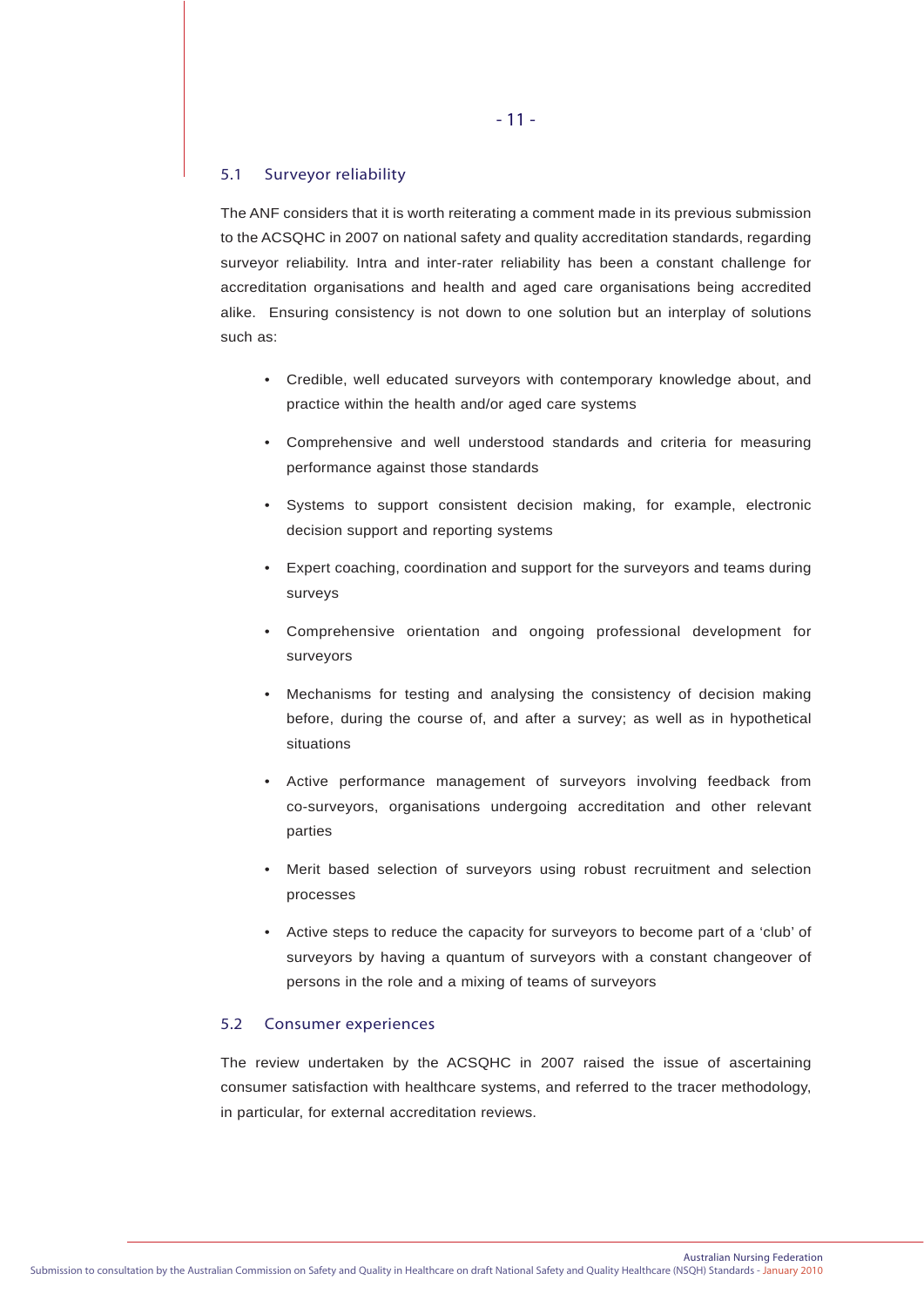Consumer organisations need to be actively involved in developing an appropriate model for accreditation in Australia. The experiences of the consumer (and their family and friends) are critical outcomes that have not been traditionally measured as part of accreditation. Consumer satisfaction methodologies have been around for many years, yet these have not always been useful in enabling a clear picture of consumers' expectations and needs being matched with their real experiences of the care and services provided by the health service. The tracer methodology if introduced in a meaningful and valid way is potentially a powerful tool for tracking this important outcome data.

The ANF supports the introduction of the tracer methodology as a method for gaining an assessment of consumer experiences in a health service for the purposes of testing compliance with the standards.

#### 5.3 Evaluation

The ANF would like to see added to the potential roles of the national co-ordinating body for accreditation a process for evaluation of the implementation of the NSQH Standards.

## 6. Conclusion

The ANF welcomes the development of a set of national standards to be applied by accrediting bodies to assess safety and quality of healthcare organisations using a consistent approach. The draft NSQH Standards cover a comprehensive range of standards components. Comments provided in this submission are intended to strengthen the draft standards presented.

The ANF looks forward to learning of the outcome of the piloting of the NSQH Standards process and would be pleased to participate in any on-going consultations to develop and refine the national safety and quality healthcare standards.